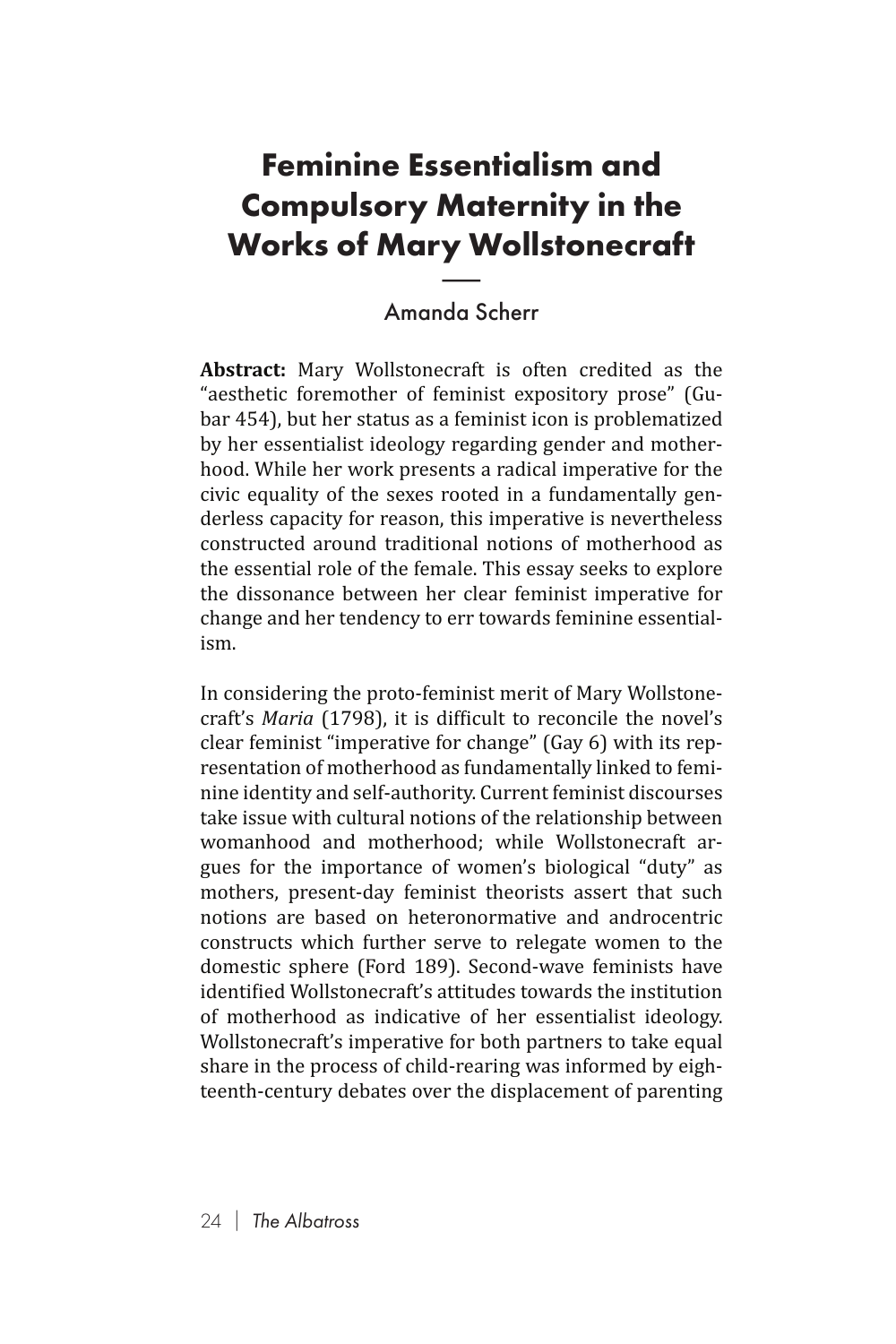duties onto hired help, and she undoubtedly views the act of nursing as one of female empowerment; yet her conception of men's and women's respective duties is predicated wholly on biological difference and portrays women as inherently predisposed to motherhood. By positioning women's social value as citizens in conjunction with the act of mothering, Wollstonecraft perpetuates patriarchal associations of feminine power and agency along with traditional modes of heterosexual domesticity.

While the significance of Wollstonecraft's work to the feminist movement should not be understated, her writings on the subject of motherhood suggest that, when it comes to maternity, she agrees with Jean-Jacques Rousseau's assessment that men and women are not "constituted alike in temperament and character" (Wollstonecraft, *Rights of Woman*, 158). It is therefore valuable to explore the extent to which her views on motherhood as an essential role of the female are the result of internalized notions of gender determinism. In *Vindication of the Rights of Woman* (1792), Wollstonecraft repeatedly comments on motherhood's relationship to femininity, stating that "the care of children in their infancy is one of the grand duties annexed to the female character by nature" (223). As Sandrine Berges identifies, this philosophy conflicts with her "often repeated claim that there [are] no moral differences between men and women, merely physical ones," thus conflating biological sex with a sense of "character and duty" (269). In keeping with Berges' assertion, Mary Poovey describes Wollstonecraft as "a prisoner of the category she most vehemently tried to reject" (81). Mitzi Myers echoes this sentiment, stating that "the core of her manifesto remains middle-class motherhood, a feminist, republicanized adaptation of the female role normative in late eighteenth-century bourgeois notions of the family" (206). Joan Landes extends Myers' argument to address Wollstonecraft's claim that the "first duty [of women] is to themselves as rational creatures, and the next, in point of importance, as citizens, is that which includes so many, of a mother" (*Rights of Woman*, 226); Landes points out that "[Wollstonecraft's] own rhetoric implies that the home and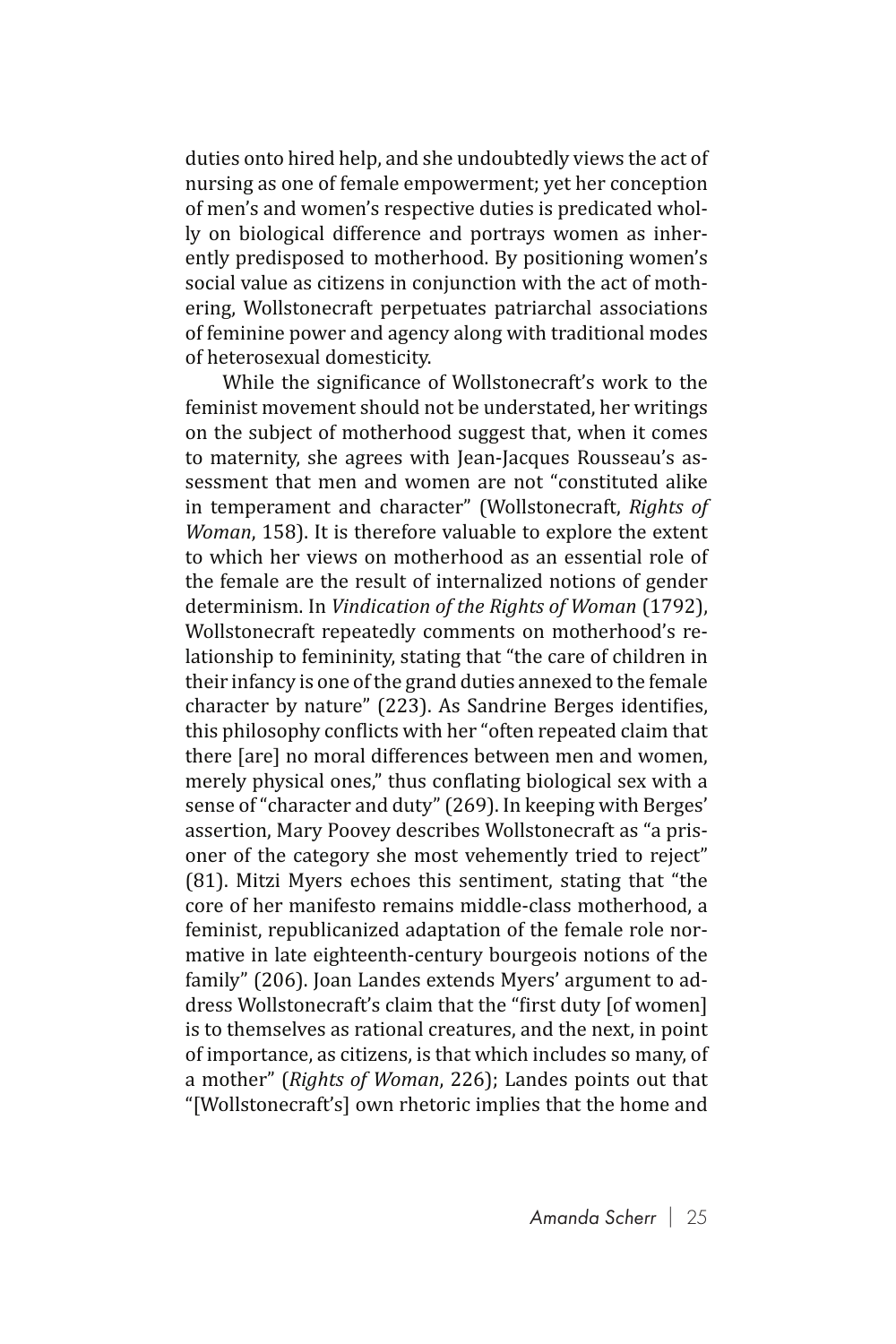women's role within it can be given a civic purpose … and, consequently, that women may come to be satisfied with a domestic rather than a public existence" (129).

While contemporary feminists acknowledge the woman-centred experience of birth as a powerful aspect of feminine identity, critics such as Simone De Beauvoir question the status of motherhood as a compulsory occupation of all women. De Beauvoir argues that women are conditioned from a young age to accept that they are "made for childbearing" and to look forward to the "splendors of maternity"; meanwhile, the negative aspects of the feminine condition, including the medical risks of giving birth and the boredom of domesticity, "are all justified by this marvelous privilege … of bringing children into the world" (491). Wollstonecraft's work reflects these ingrained moral values: she argues that while virtue and the capacity for reason are genderless traits belonging to human nature, there exists a distinct feminine essence rooted in the biological capabilities of women to birth and breastfeed children; thus, she concludes, they have "a naturally derived duty to do so" (Berges 269). Throughout *Maria*, she portrays these maternal duties as inherent to all women and emphasizes the instinctually nurturing qualities that bond women to one another. It is this maternal instinct that initially incites a sense of pity in Jemima; upon learning of Maria's tragic separation from her child, "the woman [awakens] in a bosom long estranged from feminine emotions," and she becomes determined to help ease the sufferings of a "wretched mother" (167). These "feminine emotions" are apparently directly tied to the biological status of women as caregivers and a sense of comradery rooted in the act of mothering, thereby reinforcing the notion that "maternal practice [is] at the heart of real femininity" (Brace 446). Wollstonecraft does not, however, fail to address the duties which fall to men as fathers. Maria repeatedly laments the fact that George Venables is incapable of being a respectable father to her baby (221); this sentiment is in keeping with those expressed in *Rights of Woman*, in which Wollstonecraft describes the "chastened dignity with which a mother returns the caresses that she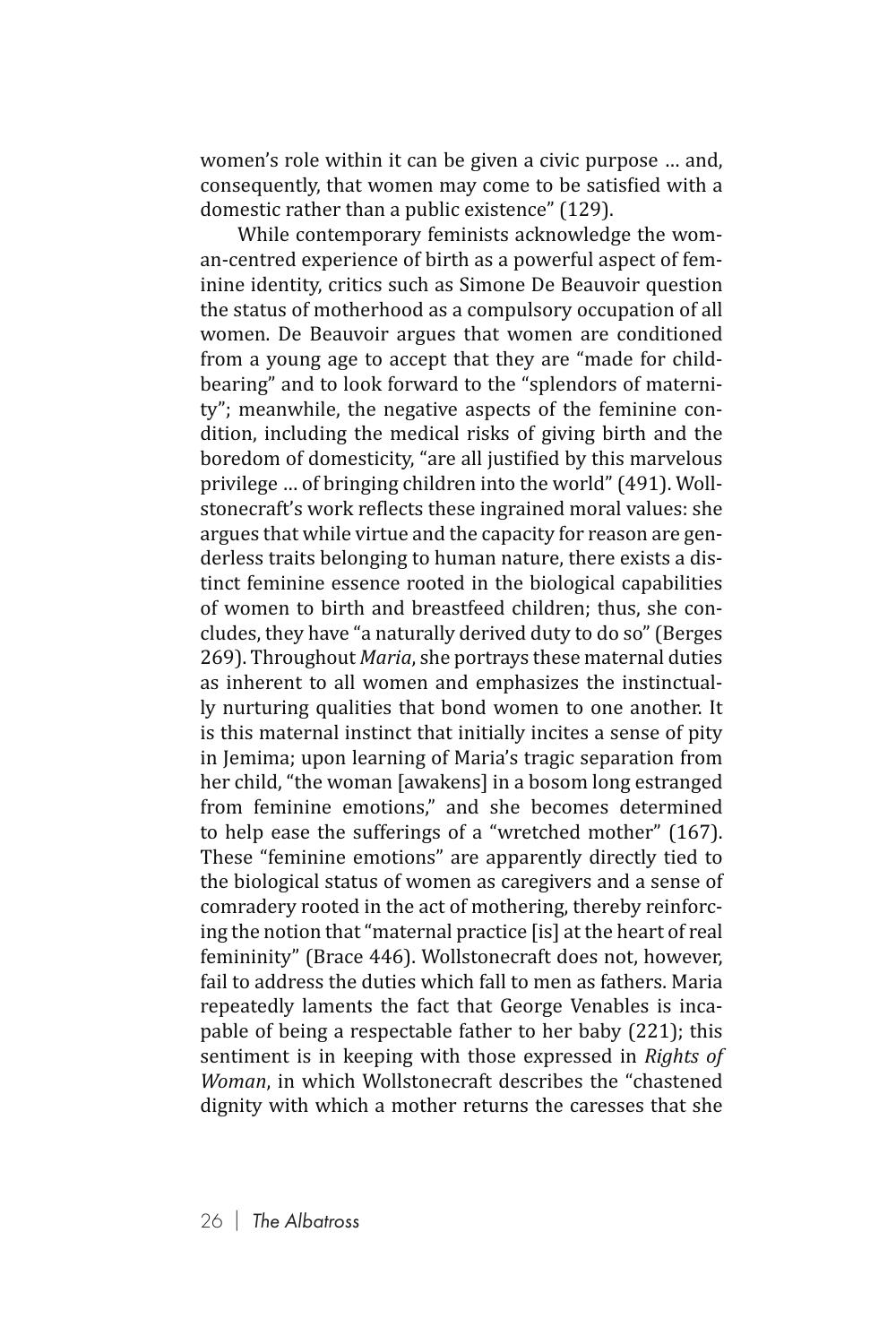and her child receive from a father who has been fulfilling the serious duties of his station" (232). Such statements emphasize the mutuality of the burden of child-rearing, yet as Laura Brace identifies, this "call for men and women to fulfill their respective duties rel[ies] on fixed and static notions of what those duties are, attaching them firmly to biological difference" (446). Venables's failings as a father are chiefly rooted in his failure to fulfill the fatherly duty of adequately providing for his family, thus reinforcing established gender roles which cast men as breadwinners in the public sphere and women as caregivers in the domestic.

Wollstonecraft's essentialist ideology surrounding the naturally derived duties of mothers informs her belief in the importance of breastfeeding and hand-rearing one's children. In *Rights of Woman*, she criticizes the prevalent use of wet nurses in eighteenth-century England, calling breastfeeding "the grand end of [a woman's] being" and "the first duty of a mother" (228). She expands on the subject in *Thoughts on the Education of Daughters* (1787), warning against the "negligence [and] ignorance" of wet nurses and calling for women to adopt "a regular mode of suckling" on the grounds that "[a mother's] milk is their proper nutriment" (3). Wollstonecraft revisits this pointed concern over the displacement of maternal duties onto nurses in *Maria* through Maria's lamentations over the loss of her child. She wonders if her baby is "pining in vain" for the "nutriment" of her breastmilk, and she is pained by the thought of another woman dispensing these duties without "a mother's tenderness" (162). Furthermore, Jemima's story of her mother's death seems to confirm Maria's fears regarding the damaging effect of wet nurses on a child's constitution. Jemima relates being "consigned to the care of the cheapest nurse [her] father could find" in whom "the office of a mother did not awaken the tenderness of a woman" (190). Having been denied the "feminine caresses" of genuine motherly affection, she states that she inevitably became "a weak and rickety babe" (190). These exchanges communicate the crux of Wollstonecraft's criticism of institutionalized motherhood as prescribed by patriarchal eighteenth-century social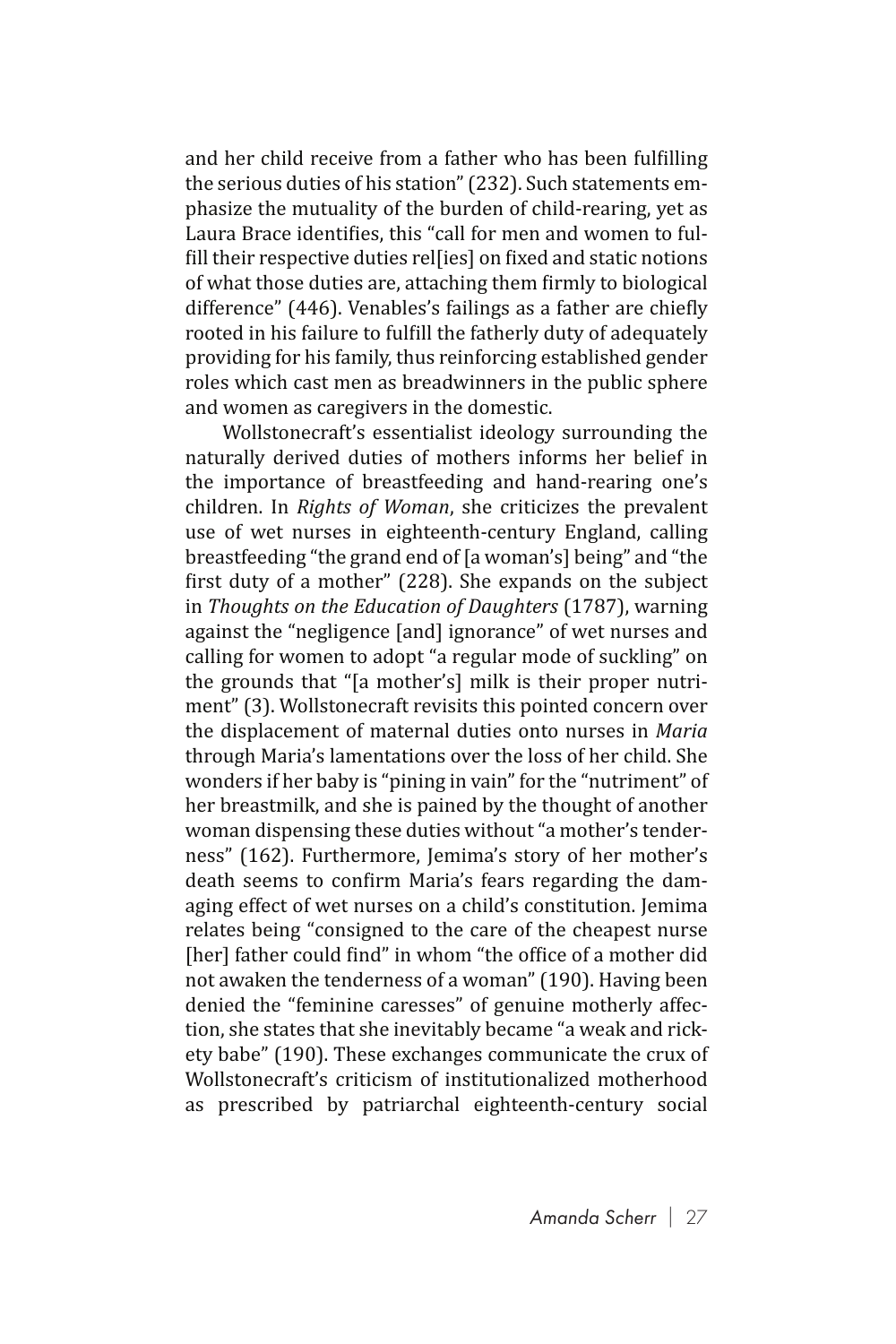structures; she associates women's loss of reason under patriarchal oppression with the compulsion to "cast off" one's child and argues that women who spurn their natural duties have not earned the title of "mother" (*Rights of Woman*  228). Conversely, she asserts that by embracing the virtue and reason inherent to maternal duties, women can access a sense of purpose and self-authority that is "neither brutish nor masculine" (Brace 450). As Brace points out, Wollstonecraft connects a mother's harnessing of self-authority to the execution of "her virtuous and dutiful relationships with other people, and in particular through her maternal duties towards her children" (450); for Wollstonecraft, a mother may "learn to respect [herself]" primarily through her "true affection" for her children (240). By suggesting that motherhood is the fulcrum upon which women should construct their sense of self-worth, Wollstonecraft sophistically conflates a sense of feminine self-realization with the fulfillment of normative gender roles.

While the implications of such associations are problematic, it is crucial to consider Wollstonecraft's line of reasoning within the context of eighteenth-century debates over childcare methods. For middle- to upper-class mothers, sending newborns to a wet nurse was common practice—it was considered vulgar to breastfeed one's own children—and they would often remain in the nurse's care until around age three (Berges 273). Once weaned, children were typically cared for by servants until they were old enough to be sent to school; parents were at best tangentially involved in the child-rearing process, and this practice undoubtedly did not foster close bonds between them and their children. The choice to send one's child to a wet nurse thereby represented an unwillingness to afford them proper care and affection. The potential for breastfeeding to be a profound bonding experience was not lost on Wollstonecraft: "The suckling of a child also excites the warmed glow of tenderness—Its dependent, helpless state produces an affection, which may properly be termed maternal…. It is necessary, therefore, for a mother to perform the office of one, in order to produce in herself a rational affection for her offspring"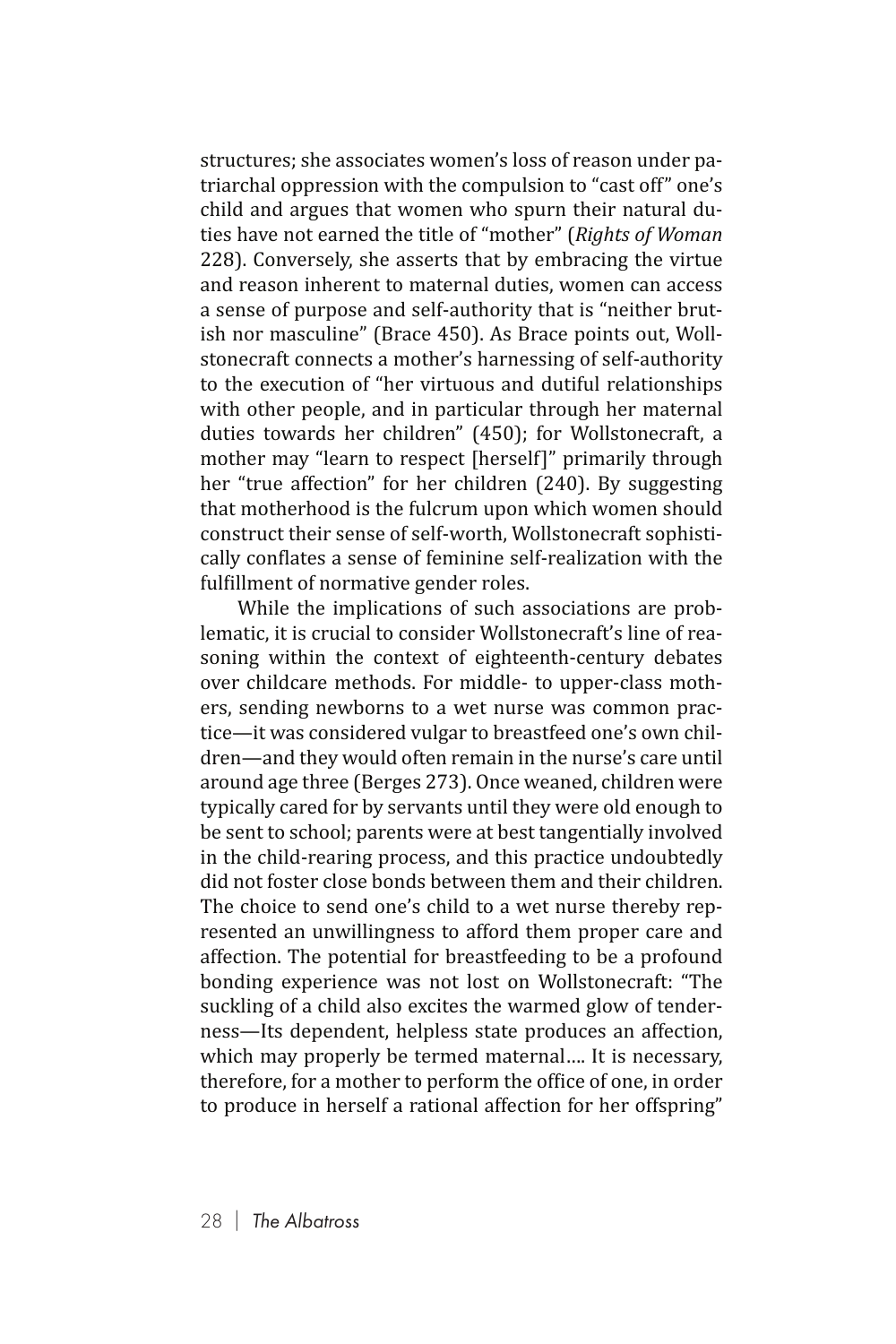(*Thoughts on the Education of Daughters* 4). Here, Wollstonecraft anticipates an important element of modern feminist discourse: the unique nature of a mother's relationship to her child, particularly if that child is a girl. Adrienne Rich comments on the conflicting qualities of the bond between mother and daughter: "the materials are here for the deepest mutuality and the most painful estrangement" (226). *Maria* confronts this struggle to navigate the intergenerational nature of feminine oppression primarily through Maria's reveries on her relationship to her child; she repeatedly "lament[s] she [is] a daughter" (162) and worries that her child won't have her mother to confide in regarding "the oppressed state of women" (206). This aspect of Wollstonecraft's narrative is especially poignant given the autobiographical nature of Maria's concern; Wollstonecraft had been working on her own instructional manuscript for her daughter(s) prior to her death. Published by Godwin in 1798 under the title *Lessons*, the fragmentary manuscript is speculated to have been written either as a legacy for her first daughter before one of her suicide attempts, or while she was pregnant with Mary (Berges 283). Concurrently, *Maria* suggests that the loss of positive maternal relationships coincides with the enactment of gender-based oppression. Jemima is driven to vice by her stepmother's lack of maternal affection towards her, and the domineering presence of Maria's stepmother following her mother's death ultimately drives her out of her home and into an ill-fated marriage to George Venables. Furthermore, while four out of five of *Maria*'s fragmentary endings suggest tragic resolutions, the fifth sees Maria resurrected from a suicide attempt by the return of her daughter (Ford 192), thus implicating the power of what Rich terms "the flow of energy between two biologically-alike bodies, one of which has lain in amniotic bliss inside the other, one of which has labored to give birth to the other" (226). Although the gravity she ascribes to motherhood is partially rooted in essentialist theories, Wollstonecraft is singular among her contemporaries in her representation of mothers as complex individuals and compelling subjects, and she anticipates the interest in matrilineal narratives within modern feminist scholarship.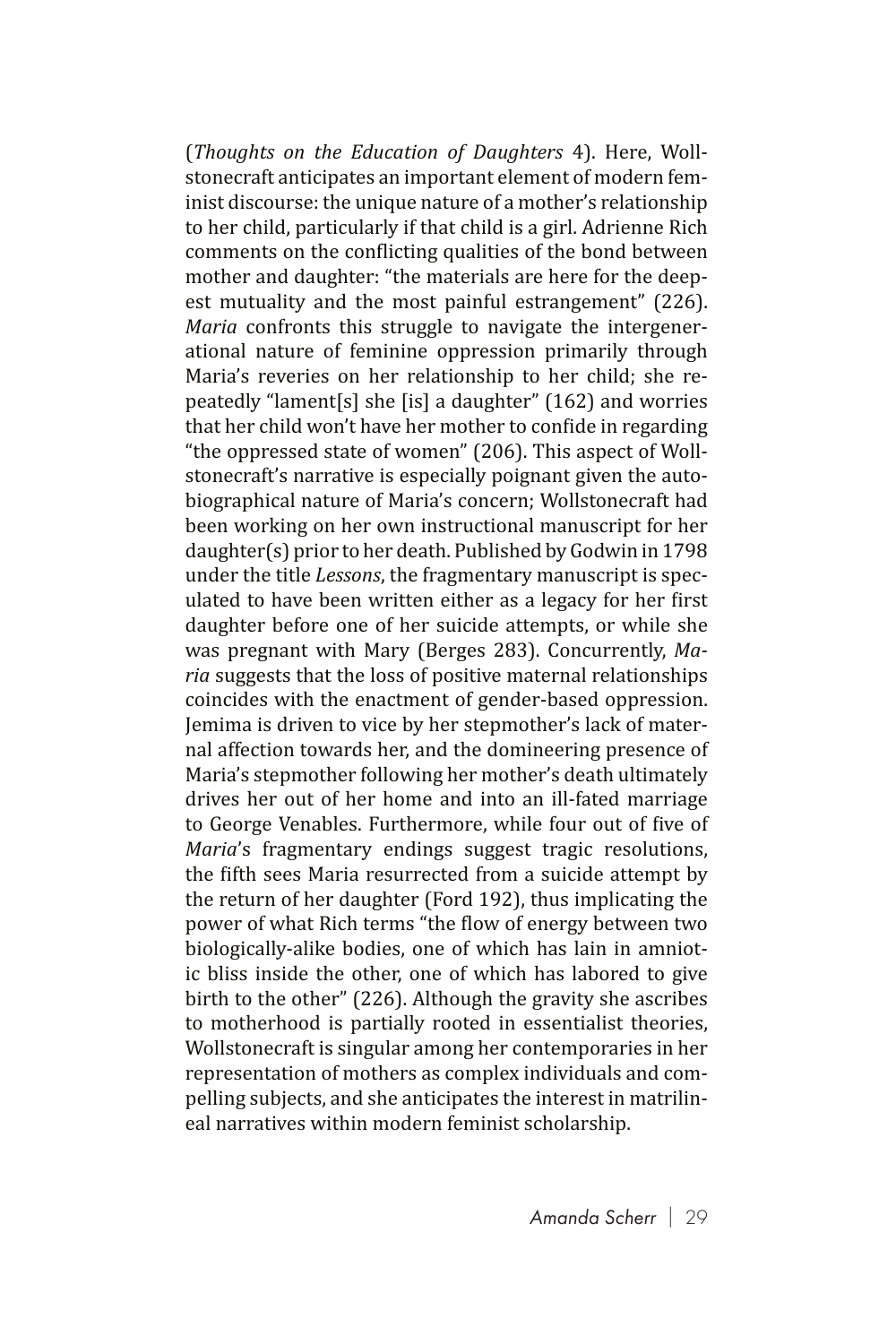The importance that Wollstonecraft places on motherhood does not occur in a vacuum; as Sara Ruddick points out, "in most cultures the womanly and the maternal are conceptually and politically linked," and such rigid constructions of gender roles are difficult to transcend given the formative forces they constitute in "shap[ing] our minds and lives" (Ruddick 45). In the case of Wollstonecraft, the works of Rousseau arguably constitute the primary cultural inspiration for her ideology; having read *Emile* (1762) while working as a governess in Ireland, she wrote to her sister expostulating how she "love[s] his paradoxes" (Reuter 1145), and she cites his novel *Julie* (1761) in the epigraph of *Mary: A Fiction* (1788). She revered Rousseau in many respects, even writing to Imlay in 1794 that she had "always been half in love with [Rousseau]" (*Works* 145), but she was nevertheless alive to his most glaring faults. In *Rights of Woman*, she states that while she "admire[s] the genius of that able writer, whose opinions [she] shall often have occasion to cite, indignation always take place of admiration … when [she] read[s] his voluptuous reveries" (Reuter 1146). While *Rights of Woman* directly attacks Rousseau's argument that boys and girls "should not be educated in the same manner" (158), much of Wollstonecraft's rhetoric involving the natural duties of motherhood directly reflect Rousseau's child-rearing philosophies. Like Wollstonecraft, Rousseau was deeply concerned with the importance of the maternal role in raising healthy children. He criticizes women who have "despised their first duty and refused to nurse their own children" and warns against the negligence of wet nurses who don't share with the child the maternal "ties of nature" (*Emile* 12). Moreover, Rousseau draws a connection between maternal duties and bonded relationships in a manner reminiscent of Wollstonecraft's ideology; he questions whether a woman should be "prepared to divide her mother's rights, or rather to abdicate them in favour of a stranger; to see her child loving another more than herself; to feel that the affection he retains for his own mother is a favour, while his love for his foster-mother is a duty; for is not some affection due where there has been a mother's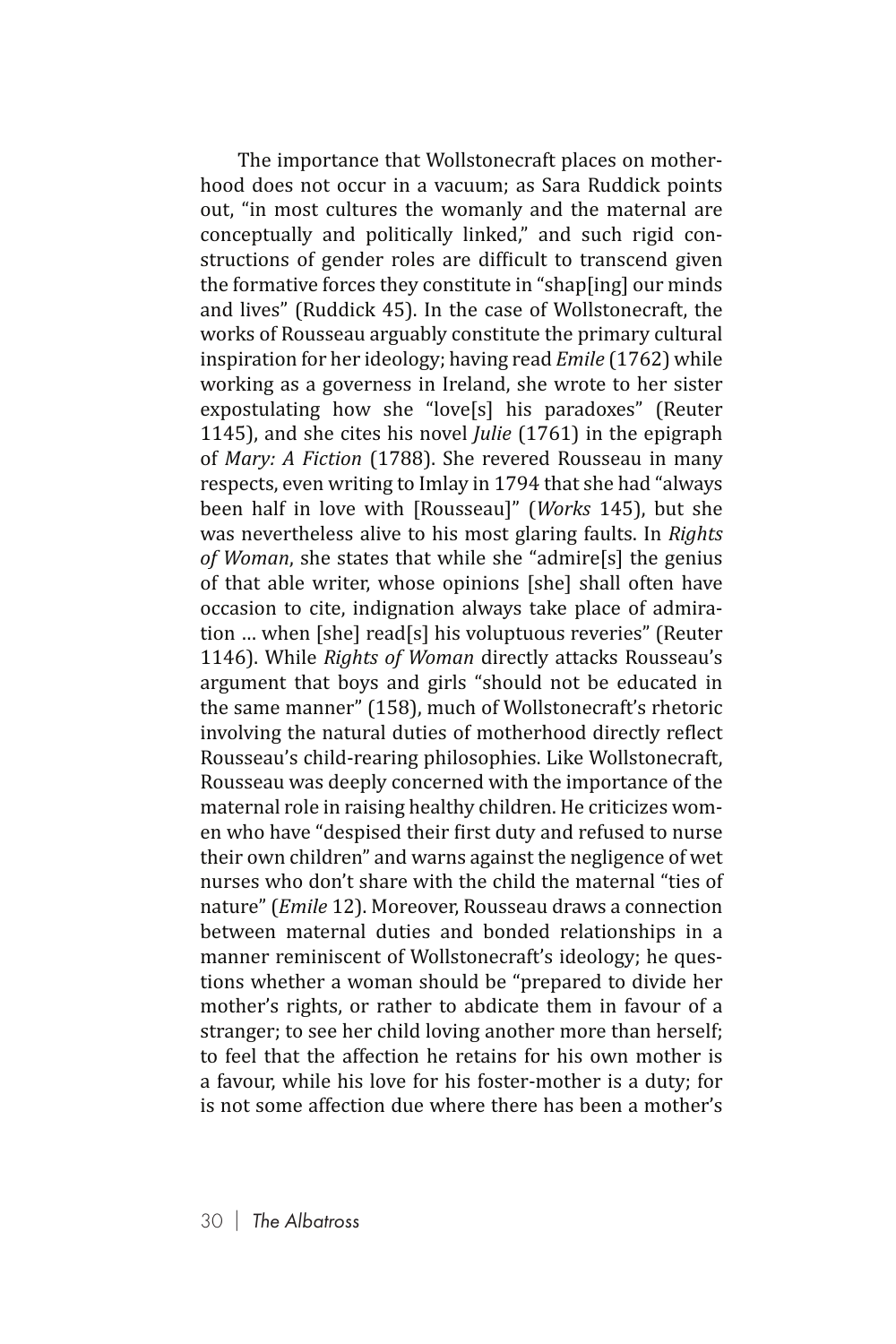care?" (12). Wollstonecraft's sentiments on maternal duty are concurrent with those of Rousseau, and her own writings are rife with intimations of his philosophies. Although she opposes his belief that the biological differences between men and women extend to moral traits like virtue and reason, her writings on the subject suggest she likely agrees with Rousseau that gender differences ultimately rooted in biology and sexual dimorphism dictate the natural and civic duties of the sexes in terms of raising children.

It is therefore arguable that Wollstonecraft's essentialism is colored both by her relationship to Rousseau's work and by the context of eighteenth-century attitudes towards maternity. As Cora Kaplan identifies, Wollstonecraft exemplifies the fundamental paradox of feminist discourse, whereby "all feminisms give some ideological hostage to femininities and are constructed through the gender sexuality of their day as well as standing in opposition to them" (49). Despite her failure to transcend internalized cultural notions of maternal duty, Wollstonecraft's status as the mother of feminism is nevertheless well-deserved. By focusing her writings on the lives of women after marriage and respecting mothers as valuable novelistic subjects, she subverts years of literary tradition, which mandate that female protagonists be invariably portrayed as young, beautiful, virtuous, and sentimental. Her serious treatment of the trials faced by women in *Maria* represents an unprecedented subversion of conventional norms, and her tendency to err towards feminine essentialism does not diminish its value as a feminist work. On the contrary, the issue of motherhood's relationship to womanhood continues to represent a contentious issue among feminist literary critics. Thomas Ford expands on this tension between woman-centered experiences of maternity and patriarchal notions of compulsory femininity, stating that while "the rhetoric of motherhood has been a central target in the feminist project of exposing and repudiating the cultural logics that perpetuate the oppression of women" (189), feminist movements often deploy similar rhetoric in ascribing a sense of feminine power to the maternal experience. Modern feminist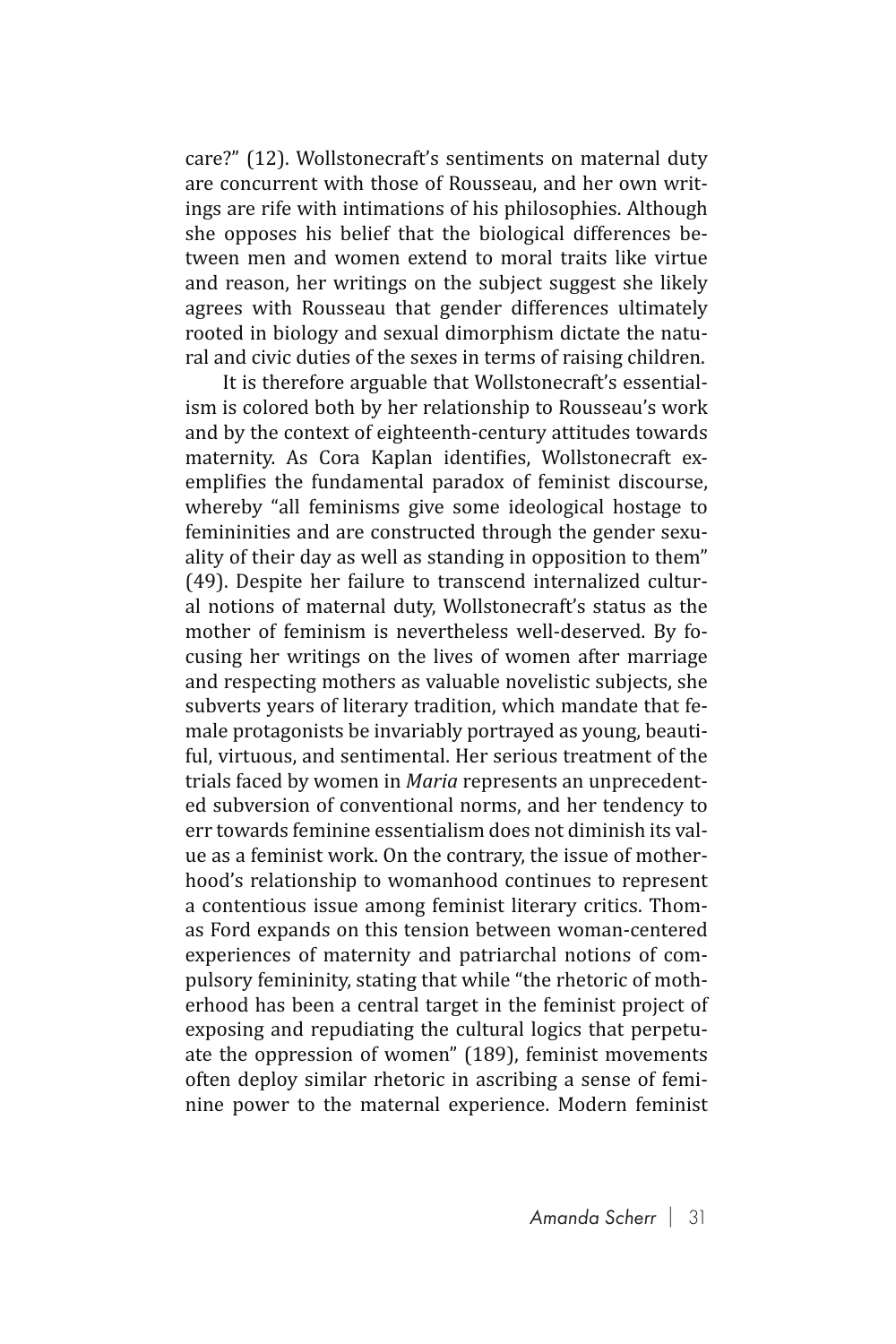discourse continues to debate whether feminist interpretations of motherhood are empowering or simply reductionist theories that define women by their fertility, thus excluding transgender and infertile women from the feminist imperative. Moreover, even the most vocal feminist critics of Wollstonecraft's work acknowledge her significance as a proto-feminist; Susan Gubar, for example, at once deems Wollstonecraft's essentialism a brand of "feminist misogyny" and simultaneously describes her as "the aesthetic foremother of feminist expository prose" (454). It is therefore necessary to consider Wollstonecraft's work ultimately as burdened by the patriarchal constructs she seeks to escape, while acknowledging the singularity of her bold confrontation of women's issues and her profound influence on the feminist movement.

## **Works Cited**

- Berges, Sandrine. "Mothers and Independent Citizens: Making Sense of Wollstonecraft's Supposed Essentialism." *Philosophical Papers*, vol. 42, no. 3, 2013, pp. 259–84.
- Brace, Laura. "'Not Empire, but Equality': Mary Wollstonecraft, the Marriage State and the Sexual Contract." *Journal of Political Philosophy*, vol. 8, no. 4, 2000, pp. 433–55.
- De Beauvoir, Simone. *Le Deuxième Sexe*. Vintage Books, 1953.
- Ford, Thomas H. "Mary Wollstonecraft and the Motherhood of Feminism." *Women's Studies Quarterly*, vol. 37, no. 2, 2009, pp. 189–205.
- Gay, Roxane. "Theses on the Feminist Novel." *Dissent*, vol. 61 no. 4, 2014, pp. 45–48.
- Gubar, Susan. "Feminist Misogyny: Mary Wollstonecraft and the Paradox of 'It Takes One to Know One.'" *Feminist Studies*, vol. 20, no. 3, 1994, pp. 453–73.
- Kaplan, Cora. *Sea Changes: Essays on Culture and Feminism*. Verso, 1986.